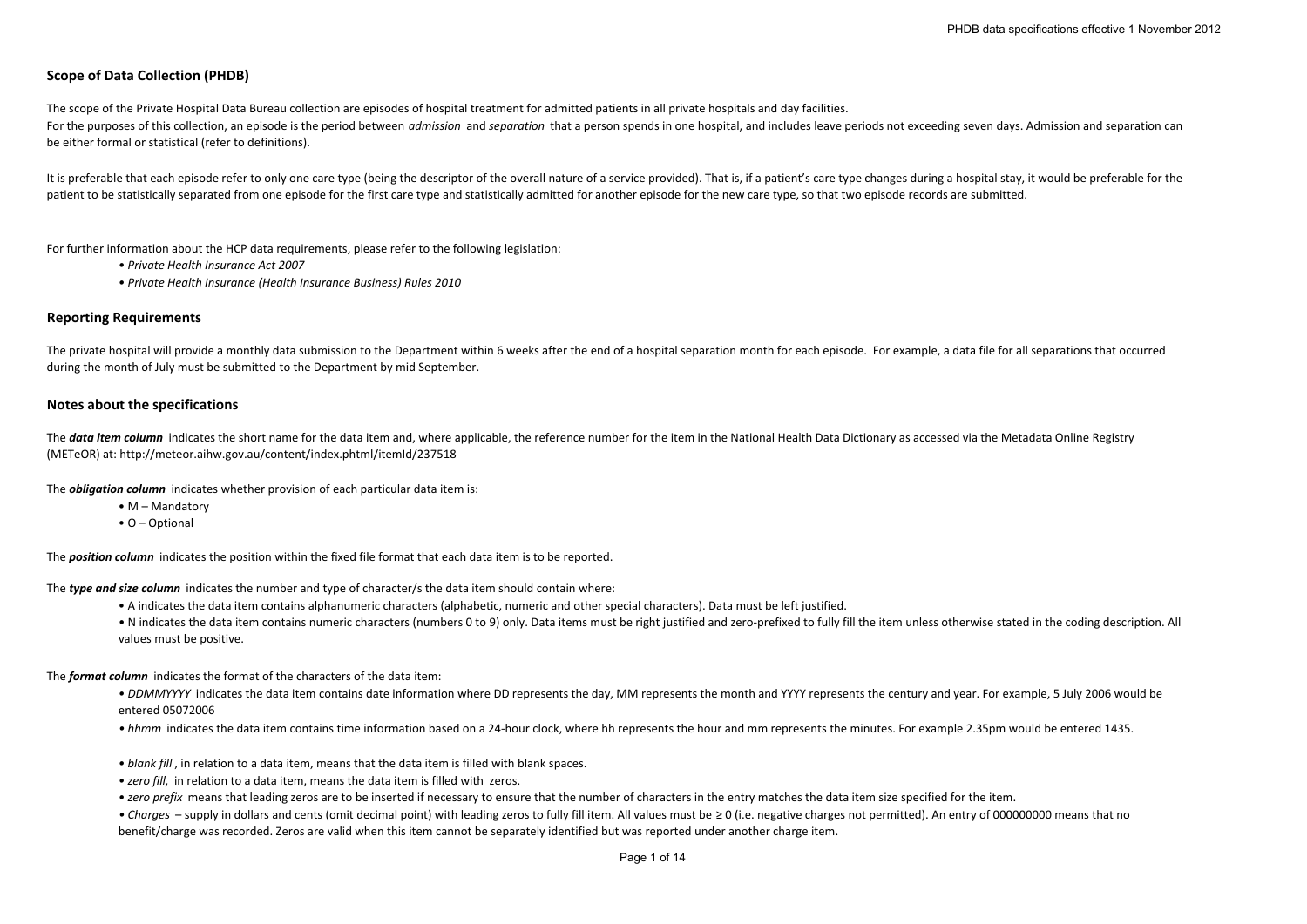The *repetition column* indicates the number of times the data item is repeated within the data file.

The coding description column provides the definition for the data item, valid values and any additional information to clarify what data should be reported and how. If a METeOR reference is indicated in the data item column, refer to the National Health Data Dictionary for definition and collection methods.

The *edit rules column* outlines the edit checks the Department will run the data through using the Check-It software. These are split into critical errors where data will be rejected and warnings where data will be identified.

The *error codes column* indicates the error code attributed to each of the edit checks.

#### **Definitions/acronyms**

*ACHI* means the Australian Classification of Health Interventions.

*ADA* means the Australian Dental Association.

*CCU* means the coronary care unit of <sup>a</sup> hospital.

*DRG* means the Australian Refined Diagnosis Related Group.

*episode* means the period of admitted patient care between <sup>a</sup> formal or statistical **admission** and <sup>a</sup> formal or statistical **separation**, characterised by only one care type. *formal admission* , in relation to <sup>a</sup> person, means the administrative process used by <sup>a</sup> hospital to record the commencement of accommodation, care or treatment of the person. *formal separation* , in relation to <sup>a</sup> person, means the administrative process used by <sup>a</sup> hospital to record the cessation of accommodation, care or treatment of the person. *HDU* means the high dependency unit of <sup>a</sup> hospital.

*Hospital* means <sup>a</sup> facility for which there is in force <sup>a</sup> Ministerial declaration that the facility is hospital under subsection 121‐5(6) of the *Private Health Insurance Act 2007* . Hospital treatment is treatment (including the provision of goods and services) provided to a person with the intention to manage a disease, injury or condition, either at a hospital or with direct involvement of the hospital, by either a person who is authorised by a hospital to provide the treatment or under the management or control of such a person (subsection 121-5, Private Health Insurance Act 2007).

Exclusions to hospital treatment (eg treatment provided in an emergency department of <sup>a</sup> hospital) are specified in the Private Health Insurance (Health Insurance Business) Rules 2010, Part 3, Rule 8. Inclusions to hospital treatment (eg some Chronic Disease Management Programs not involving prevention) are specified in the Private Health Insurance (Health Insurance Business) Rules 2010, Part 3. Hospital-in-the-home means the provision of care to hospital admitted patients in their place of residence as a substitute for hospital accommodation. Place of residence may be permanent or temporary (METeOR glossary item ID: 327308).

*Hospital‐in‐the‐home care days* means the total number of days between HiTH commencement date and HiTH completion date. ICD-10-AM means 'The International Statistical Classification of Diseases and Related Health Problems, 10th revision, Australian Modification, published by the National Centre for Classification in Health (Australia).

*ICU* means the intensive care unit of <sup>a</sup> hospital.

*insurer* means a private health insurer.

*MBS* means the Medicare Benefits Schedule, comprising:

(a) the Health Insurance (Diagnostic Imaging Services Table) Regulations 2005; and

(b) the Health Insurance (General Medical Services Table) Regulations 2005; and

(c) the Health Insurance (Pathology Services Table) Regulations 2005;

as in force from time to time, or any Regulations made in substitution for those Regulations.

*METeOR* (metadata online registry) for national data standards.

*mIscellaneous service code* means any miscellaneous hospital‐specific or insurer‐specific non‐MBS billing code.

*NHDD* means the (most current version of the) 'National Health Data Dictionary'.

*NICU* means the neonatal intensive care unit of <sup>a</sup> hospital.

*overnight‐stay patient* means <sup>a</sup> person who is admitted to and separates from <sup>a</sup> hospital on different dates.

*PHIAC means* Private Health Insurance Administration Council

*PICU* means the paediatric intensive care unit of <sup>a</sup> hospital.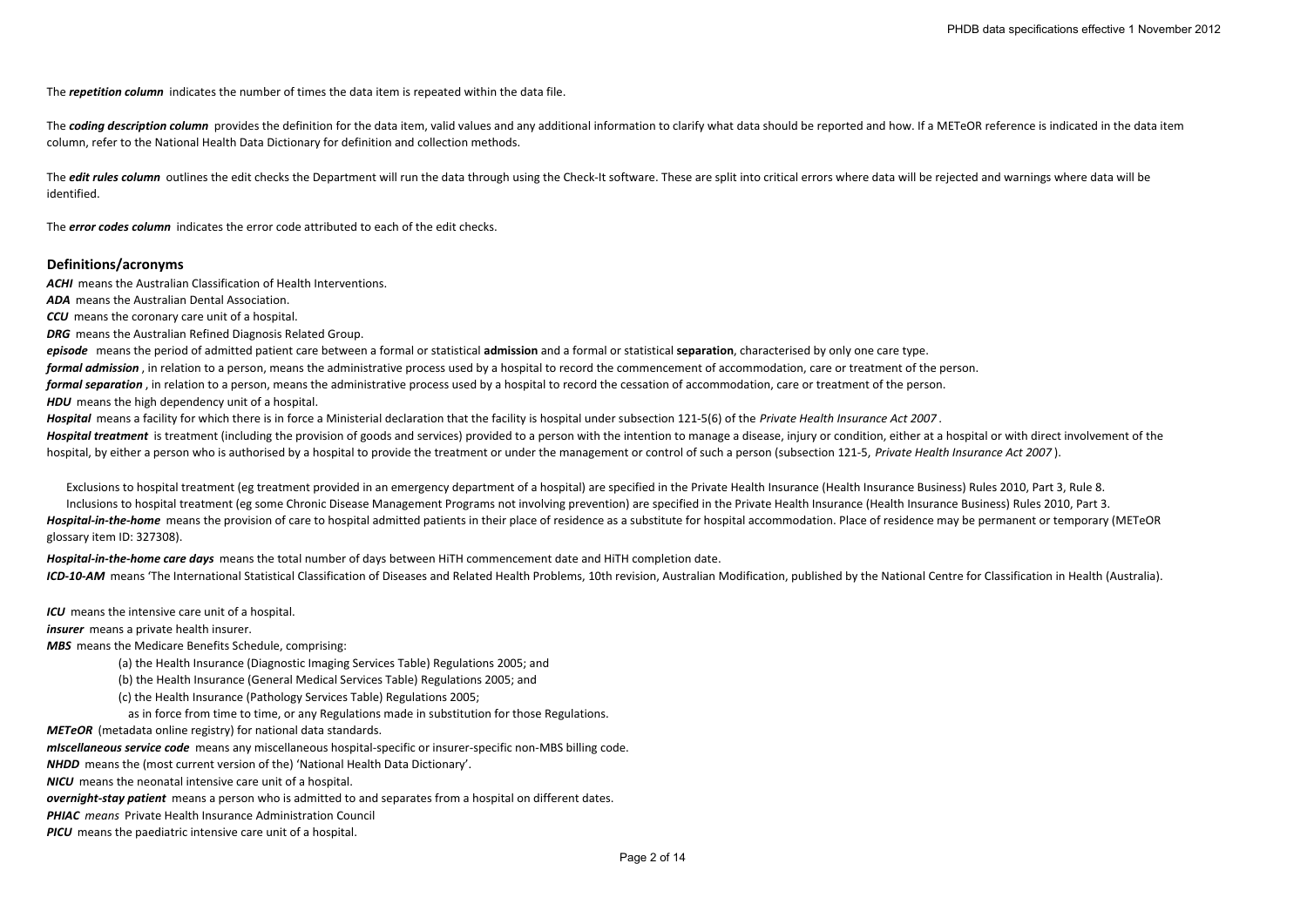procedure means clinical intervention that is surgical in nature, carries a procedural risk, carries an anaesthetic risk, requires specialised training, and/or requires special facilities or equipment only available in an care setting

*same day patient* means <sup>a</sup> person who is admitted to and separates from <sup>a</sup> hospital on the same date.

*SCN* means the special care nursery of <sup>a</sup> hospital.

statistical admission, in relation to a person, means the administrative process used by a hospital to record the commencement of a new episode of care that provides the person with a new care type during a single hospital stay.

*statistical separation* , in relation to <sup>a</sup> person, means the administrative process used by <sup>a</sup> hospital to record the cessation of an episode of care of the person during <sup>a</sup> single hospital stay.

### **Guide for Use**

Accommodation charges/benefits - refer to private, shared or high dependency accommodation for any Accommodation Type (i.e. advanced surgical, surgical, medical, rehabilitation, obstetrics, and psychiatry). All hospital episodes must have a charge/benefit component relating to accommodation, unless it was bundled, or the hospital billed a procedure-only fee. Therefore, cases such as chemotherapy should either have a charge/benefit component in "bundled" or "accommodation" or "theatre". They should not be reported as "other".

*Bundled charges/benefits* ‐ refer to an aggregate of 2 or more charges billed by the hospital/paid by the insurer, such as case payments by DRG or MBS.

*CCU charges, benefits, days and hours* ‐ exclude ICU, SCN, NICU, PICU and HDU in calculations.

*Hospital‐in‐the‐home (HITH)* **–** Episodes which include HITH services should be reported in <sup>a</sup> manner consistent with claiming practice. For example,

(a) HITH services which are part of an admitted psychiatric program and are claimed as a single same day service must be reported as single same day episode. This includes psychiatric patients that remain in an admitted HITH program over extended periods of time.

(b) If hospital claims are submitted to insurers at the conclusion of the admitted psychiatric HITH program, then one episode must be reported spanning the length of the program.

*ICU charges, benefits, days and hours* ‐ include NICU and PICU; exclude SCN, CCU or HDU in calculations.

Infant weight neonate - For live births (http://meteor.aihw.gov.au/content/pop/index.phtml/itemld/265594), birth weight (http://meteor.aihw.gov.au/content/pop/index.phtml/itemld/265625) should preferably be measured within the first hour of life before significant postnatal weight loss has occurred. While statistical tabulations include 500 g groupings for birth weight, weights should not be recorded in those groupings. The actual weight should be recorded to the degree of accuracy to which it is measured. In perinatal collections the birth weight is to be provided for live born and stillborn babies.

**Minutes in Theatre** - from the time the patient entered the operating theatre or procedure room until the time the patient left the operating theatre or procedure room. For example, coronary angiography/angioplasty, lithotripsy and ECT must have minutes of operating theatre time reported, even though they are performed in a procedure room rather than a theatre.

Other charges/benefits - refer to services which cannot be categorised as accommodation, theatre, labour, ICU, pharmacy, prosthesis, bundled, SCN, CCU or HITH. It excludes ex-gratia charges, television, phone calls, extra meals, FED, reversals or journal adjustments.

Palliative care status and days – calculations to include care provided in: a palliative care unit; a designated palliative care program; or under the principal clinical management of a palliative care physician or in the opinion of the treating doctor, when the principal clinical intent of care is palliation.

Principal MBS item - select on the basis of: (a) the patient's first visit to a theatre or procedure room/coronary angiography suite; and (b) the MBS with the highest benefit amount. The principal MBS item relates to theatre or procedure room/angiography suite, and not to the medical item billed by the doctor. It may not necessarily correlate to the Principal Procedure Code. For example, renal dialysis, coronary angiography/ angioplasty, same-day chemotherapy, lithotripsy, ECT and sleep studies must have an MBS item number reported, even though they are procedure room rather than theatre. Where possible, any services that do not have <sup>a</sup> valid MBS item should be reported in the Miscellaneous Service Code item (item 53).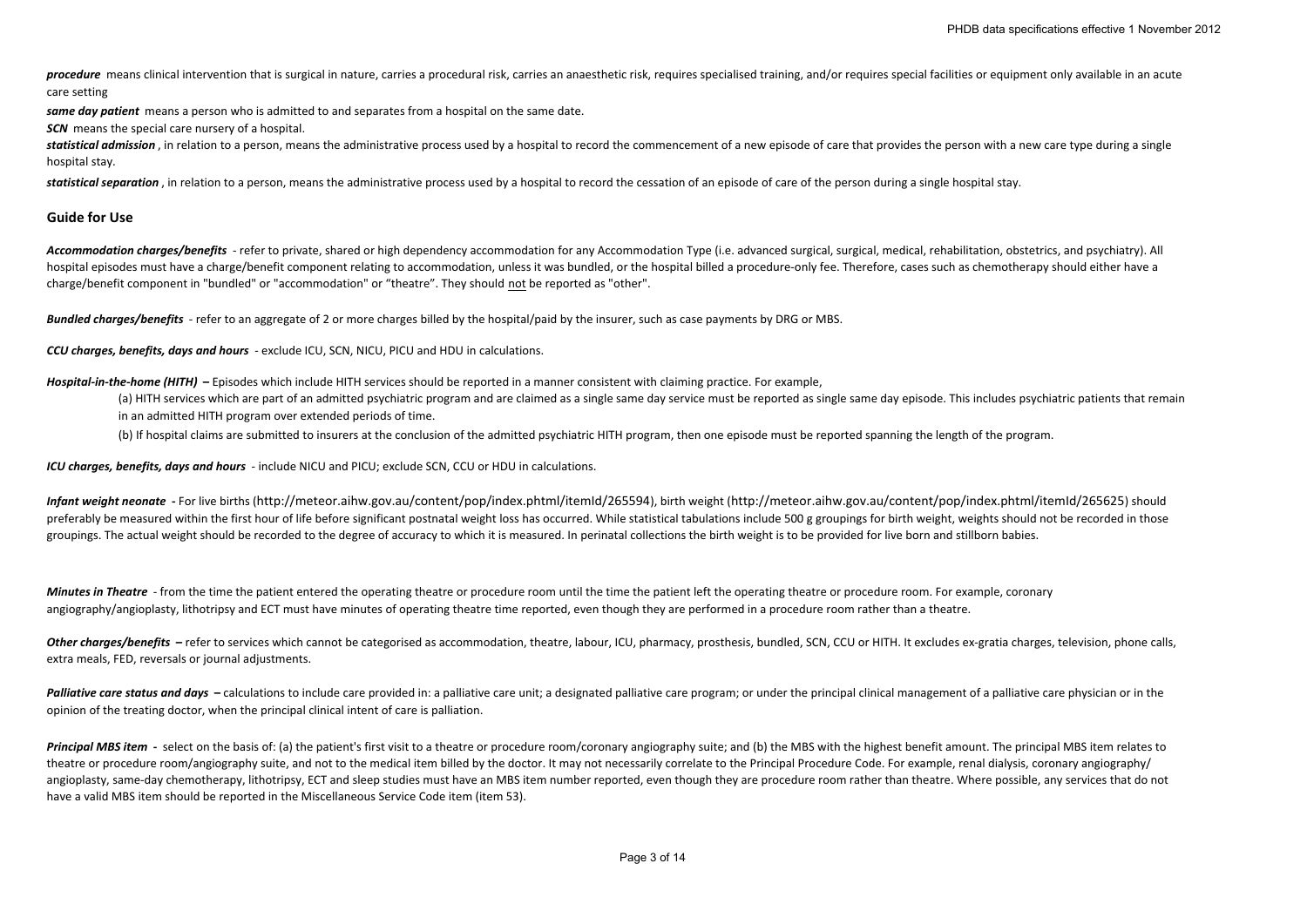Principal Item Date - The date on which the principal MBS item is carried out. If there is no principal MBS item, then the date that the first Miscellaneous Service Code item was carried out may optionally be entered.

Qualified days for newborns - The number of qualified days is calculated with reference to the date of admission, date of separation and any other date(s) of change of qualification status: the date of admission is counted if the patient was qualified at the end of the day; the date of change to qualification status is counted if the patient was qualified at the end of the day; the date of separation is not counted, even if the patie was qualified on that day. The normal rules for calculations of patient days apply. To determine if newborn days are qualified days, see the METeOR definition for Newborn Qualification Status (Metadata glossary item 327254).

*SCN charges, benefits, days and hours* ‐ exclude NICU, ICU, CCU, PICU and HDU in calculations.

Secondary MBS item -- The secondary MBS items relate to theatre, and not to the medical item billed by the doctor. It may not always correlate to the Procedure Codes (ICD-10-AM). Where possible, any services that do not have <sup>a</sup> valid MBS item should be reported in the Miscellaneous Service Code item (item 53).

*Theatre charges/benefits* – refer to <sup>a</sup> theatre/procedure room/ angiography suite. This applies to theatre charges, benefits and minutes in theatre

Re-admission within 28 days - Planned re-admission refers to planned re-admission within 28 days from this or another hospital. Note: do not include transfers from another hospital as re-admissions.

## **Data Quality**

#### *Error Codes*

• W (represents <sup>a</sup> warning where an edit rule has been identified) – the record will be accepted and private hospitals notified

• E (represents an error where an edit rule has failed) – the record will be rejected and private hospitals notified

## **Further information**

For further information about the PHDB requirements, please see the following websites:

General information about the data collection, health insurer codes, reports and software

[www.health.gov.au/casemix](http://www.health.gov.au/casemix)

List of Hospital provider numbers

<http://www.health.gov.au/internet/main/publishing.nsf/Content/hospitals2.htm>

Metadata and health dictionary specifications

<http://meteor.aihw.gov.au/content/index.phtml/itemId/181162>

Commonwealth Prosthesis list

http://www.health.gov.au/internet/main/publishing.nsf/Content/health‐privatehealth‐prostheseslist.htm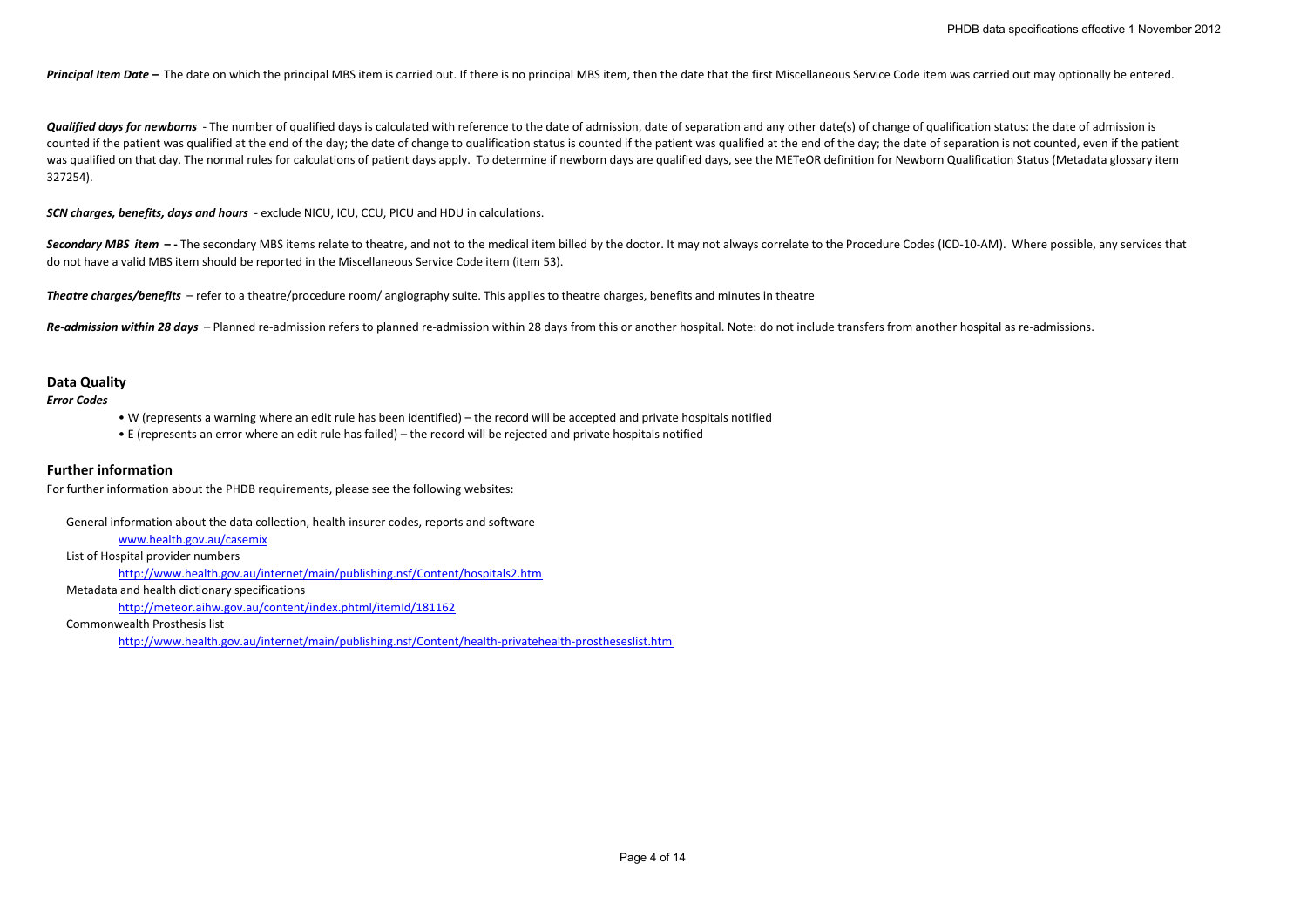| <b>Item No</b> | Data Item                  | Obligation     |           | Position Type & Size | Format          | <b>Comments</b>                                                                               | <b>Edit Rules</b>                                                          | <b>Error Code/s</b> |
|----------------|----------------------------|----------------|-----------|----------------------|-----------------|-----------------------------------------------------------------------------------------------|----------------------------------------------------------------------------|---------------------|
|                | 1 Provider Number          | IM.            | $1 - 8$   | A(8)                 | <b>NNNNNNNA</b> | Provider number (valid 8 character<br>Commonwealth provider number<br>(include leading zeros) | Reject the file if not a valid 8 character<br>Commonwealth provider number | HE01                |
|                | 2 Fund/Group<br>Identifier | M              | $9 - 11$  | A(3)                 |                 | <b>Blank fill</b>                                                                             |                                                                            |                     |
|                | 3 Disk Reference<br>number | $\overline{M}$ | $12 - 19$ | A(8)                 |                 | Number identifies the disk ID                                                                 |                                                                            |                     |
|                | 4 Date Prepared            | <b>M</b>       | 20-27     | A(8)                 | <b>DDMMYYYY</b> | The date the PHDB data was<br>prepared by the hospital                                        |                                                                            |                     |
|                | 5 Number of records M      |                | 28-31     | N(4)                 |                 | The number of episodes on the file                                                            | Reject the file if mismatch on Episode<br>record count                     | HE05                |
|                | 6 Test Flag                | M              | 32        | A(1)                 |                 | T=Test, P=Production                                                                          |                                                                            |                     |
|                | 7 Resubmitted Disk M       |                | 33        | A(1)                 |                 | Indicates if the disk is being<br>resubmitted Y/N                                             |                                                                            |                     |
|                | 8 Period From              | M              | 34-41     | A(8)                 | <b>DDMMYYYY</b> | Period starting (separation month)                                                            | Reject the file if not in format<br><b>DDMMYYYY</b>                        | HE08                |
|                | 9 Period to                | ΙM             | 42-49     | A(8)                 | DDMMYYYY        | Period ending (separation month)                                                              | Reject the file if not in format<br><b>DDMMYYYY</b>                        | HE09                |
|                | 10 HCP Version             | M              | 50-53     | N(4)                 |                 | HCP version 0900                                                                              |                                                                            |                     |
|                | 11 ICD Version             | M              | 54-57     | N(4)                 |                 | ICD Version - 10.3=1003,<br>10.4=1004, 10.5=1005, 10.6=1006,<br>$10.7 = 1007$                 |                                                                            |                     |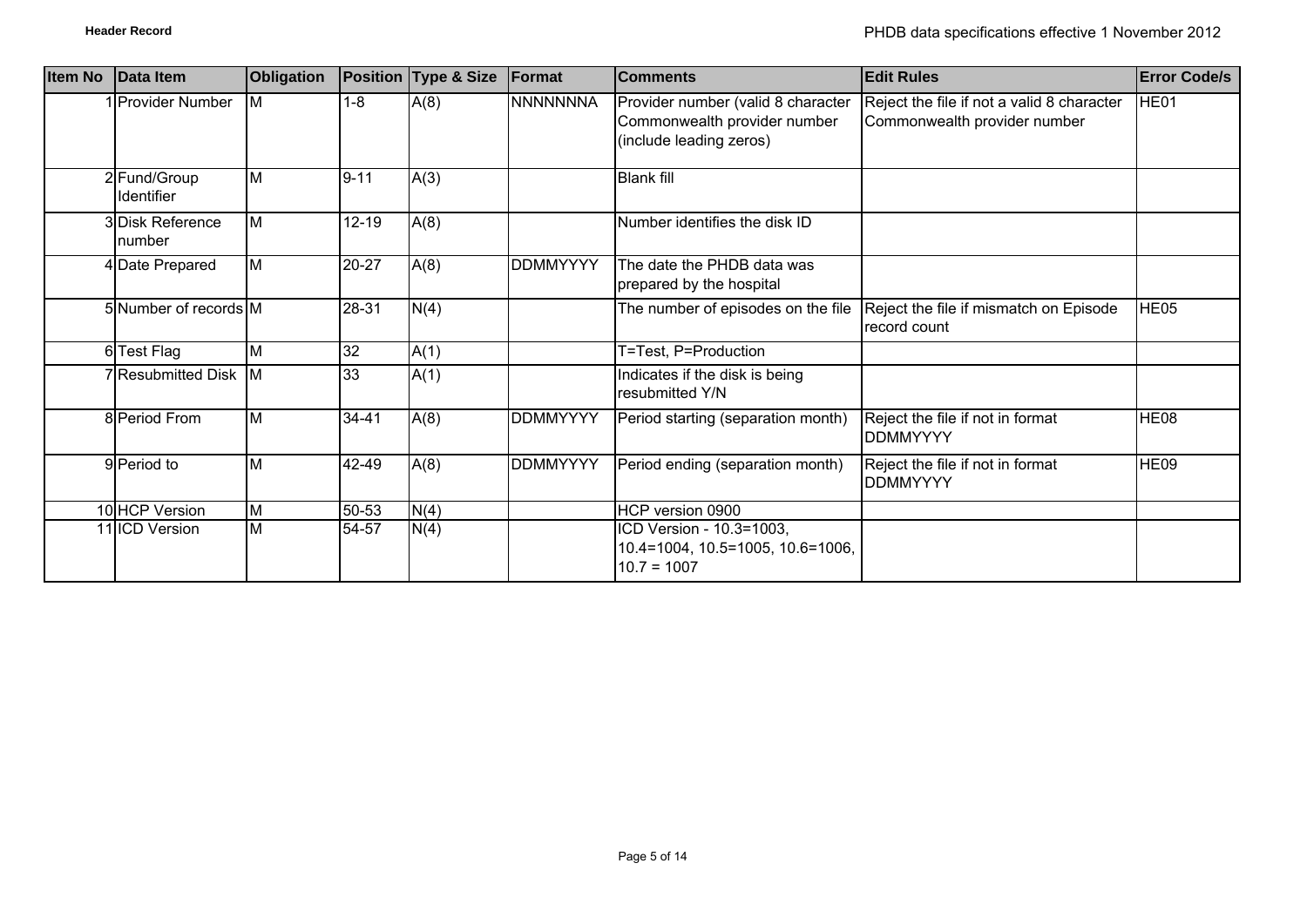|          | No Data Item                          | <b>METeOR</b><br>identifier | <b>ECLIPSE</b><br>lidentifier | Obligation Position Position Type & | <b>Start</b> | <b>End</b> | size  | Format                              | <b>Repetition Coding description</b>                                                                                                                                                                                                                                                                                                                                                   | <b>Edit Rules</b>                                                                                                                | Error<br>code/s  |
|----------|---------------------------------------|-----------------------------|-------------------------------|-------------------------------------|--------------|------------|-------|-------------------------------------|----------------------------------------------------------------------------------------------------------------------------------------------------------------------------------------------------------------------------------------------------------------------------------------------------------------------------------------------------------------------------------------|----------------------------------------------------------------------------------------------------------------------------------|------------------|
|          | Insurer Membership<br>Identifier      |                             |                               | M                                   |              | 15         | A(15) | <b>Blank fill</b>                   |                                                                                                                                                                                                                                                                                                                                                                                        |                                                                                                                                  |                  |
|          | Payer identifier                      |                             |                               | M                                   | 16           | 18         | A(3)  |                                     | An indicator of the way in which the episode was funded:<br>IH = Insured with agreement with hospital<br>IN = Insured with no agreement with hospital<br>SI = Self Insured<br>WC = Workers Compensation<br>$TP = Third Party$<br>CP = Contracted to Public Sector<br>DV = Department of Veteran's Affairs patient<br>DE = Department of Defence patient<br>SE = Seaman<br>$OT = Other$ | Reject record if not a valid code                                                                                                | E002             |
|          | Episode Identifier                    |                             |                               | M                                   | 19           | 33         | A(15) |                                     | Unique episode identifier of an episode of care.                                                                                                                                                                                                                                                                                                                                       | Reject record if blank                                                                                                           | E003             |
|          | Family Name                           | 286953                      |                               | M                                   | 34           | 61         | A(28) | <b>Blank fill</b>                   | That part of a name a person usually has in common with some<br>other members of his/her family, as distinguished from his/her<br>given names, as represented by text.                                                                                                                                                                                                                 |                                                                                                                                  |                  |
|          | Given Name                            | 287035                      |                               | M                                   | 62           | 81         | A(20) | <b>Blank fill</b>                   | The person's identifying name within the family group or by which<br>the person is socially identified, as represented by text.                                                                                                                                                                                                                                                        |                                                                                                                                  |                  |
|          | Date of Birth                         | 287007                      |                               | M                                   | 82           | 89         | A(8)  | DDMMYYYY                            | The date of birth of the person.                                                                                                                                                                                                                                                                                                                                                       | Reject record if not in format<br><b>DDMMYYYY</b>                                                                                | E006             |
|          | Postcode - Australian                 | 287224                      |                               | M                                   | 90           | 93         | N(4)  | <b>Right justify</b><br>Zero prefix | The numeric descriptor for a postal delivery area, aligned with<br>locality, suburb or place for the address of a person.<br>9999 = unknown postcode<br>$8888 = 0$ verseas                                                                                                                                                                                                             | Reject record if not (a valid<br>Australian postcode or 9999 or 8888)                                                            | E007             |
| <b>R</b> | Sex                                   | 287316                      |                               | M                                   | 94           | 94         | N(1)  |                                     | The biological distinction between male and female, as<br>represented by a code.<br>$1 = Male$<br>$2 =$ Female<br>3 = Intersex or Indeterminate<br>9 = Not stated / inadequately described                                                                                                                                                                                             | Reject record if not (1, 2, 3 or 9)                                                                                              | E008             |
| 9        | <b>Admission Date</b>                 | 269967                      |                               | M                                   | 95           | 102        | A(8)  | DDMMYYYY                            | Date on which an admitted patient commences an episode of<br>care.                                                                                                                                                                                                                                                                                                                     | Reject record if not in format<br><b>DDMMYYYY</b>                                                                                | E009             |
| 10       | <b>Separation Date</b>                | 270025                      |                               | M                                   | 103          | 110        | A(8)  | DDMMYYYY                            | Date on which an admitted patient completes an episode of care.                                                                                                                                                                                                                                                                                                                        | Reject record if not in format<br>DDMMYYYY, or if not ≥ admission<br>date, or if MM is not same as month<br>input in Fund Header | E010             |
|          | 11 Hospital Type                      |                             |                               | M                                   | 111          | 111        | N(1)  |                                     | The type of hospital where the episode occurred.<br>$2$ = Private<br>3 = Private Day Facility<br>$9 = Other/unknown$                                                                                                                                                                                                                                                                   | Reject record if not (2, 3 or 9).<br>Identify if hospital type does not<br>match provider hospital table.                        | E011<br>W011     |
|          | 12 ICU Days                           |                             |                               | M                                   | 112          | 114        | N(3)  | Right justify<br>Zero prefix        | The number of days the patient spent in ICU, NICU or PICU.<br>Zero fill if not applicable.<br>* refer to quide for use.                                                                                                                                                                                                                                                                | Reject record if not numeric.<br>Reject record if not zero for day<br>facilities.                                                | E012.0<br>E012.1 |
| 13       | <b>ICU Hours</b>                      |                             |                               | $\circ$                             | 115          | 118        | N(4)  | Right justify<br>Zero prefix        | The number of hours spent by the patient in an ICU, NICU or<br>PICU.<br>* refer to guide for use.                                                                                                                                                                                                                                                                                      | f present, identify if not numeric                                                                                               | W013             |
| 14       | <b>Total Psychiatric Care</b><br>Days | 270300                      |                               | M                                   | 119          | 123        | N(5)  | Right justify<br>Zero prefix        | The sum of the number of days or part days of stay that the<br>person received care as an admitted patient or resident within a<br>designated psychiatric unit, minus the sum of leave days occurring<br>during the stay within the designated unit.<br>Zero fill if not applicable.                                                                                                   | Reject if not numeric                                                                                                            | E014             |
|          | 15   Diagnosis Related Group          | 391295                      |                               | $\Omega$                            | 124          | 127        | A(4)  | Left justify                        | A patient classification scheme which provides a means of relating If present, identify record if not a<br>the number and types of patients treated in a hospital to the<br>resources required by the hospital, as represented by a code.                                                                                                                                              | valid DRG code for DRG version<br>supplied at item 16.                                                                           | W015             |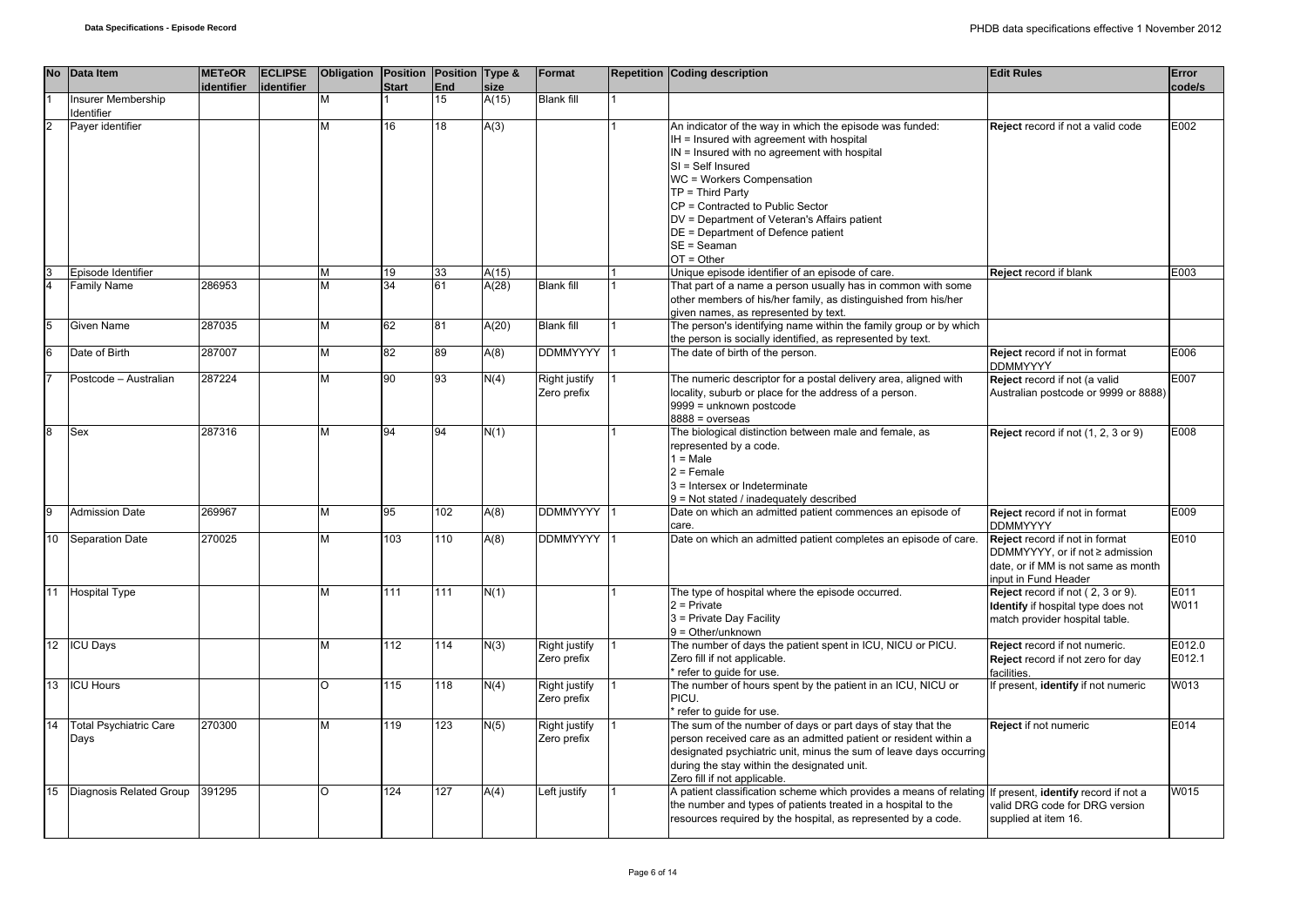| <b>No</b> | Data Item                                                | <b>METeOR</b><br>identifier | <b>ECLIPSE</b><br>identifier | Obligation Position Position Type & | <b>Start</b> | End | size | Format                                                                   | <b>Repetition Coding description</b>                                                                                                                                                                                                                                                                                                                                                                                                                                                                                                                                                                                                                                                                                                                                                                                                                                                                                                              | <b>Edit Rules</b>                                                                                                | Error<br>code/s  |
|-----------|----------------------------------------------------------|-----------------------------|------------------------------|-------------------------------------|--------------|-----|------|--------------------------------------------------------------------------|---------------------------------------------------------------------------------------------------------------------------------------------------------------------------------------------------------------------------------------------------------------------------------------------------------------------------------------------------------------------------------------------------------------------------------------------------------------------------------------------------------------------------------------------------------------------------------------------------------------------------------------------------------------------------------------------------------------------------------------------------------------------------------------------------------------------------------------------------------------------------------------------------------------------------------------------------|------------------------------------------------------------------------------------------------------------------|------------------|
| 16        | <b>DRG</b> Version                                       |                             |                              | $\circ$                             | 128          | 129 | A(2) | Left justify                                                             | The version of the DRG classification:<br>$31$ = version 3.1<br>$32$ = version $3.2$<br>$41$ = version 4.1<br>$42$ = version 4.2<br>$50$ = version $5.0$<br>$51$ = version $5.1$<br>$52$ = version $5.2$<br>$60$ = version $6.0$<br>$6x =$ version $6.x$<br>$mn = version m.n$<br>Must be supplied if DRG code provided at item 15.                                                                                                                                                                                                                                                                                                                                                                                                                                                                                                                                                                                                               | If present, identify record if not a<br>valid version.<br>Identify if blank and DRG code<br>provided at item 15. | W016.0<br>W016.1 |
| 17        | <b>Admission Time</b>                                    | 269972                      |                              | M                                   | 130          | 133 | N(4) | hhmm (24<br>hour clock)                                                  | Time at which an admitted patient commences an episode of care. Reject record if not in range 0000-<br>Zero fill if not applicable.<br>Mandatory - Same-day patients only.                                                                                                                                                                                                                                                                                                                                                                                                                                                                                                                                                                                                                                                                                                                                                                        | 2359 and same-day status is 1.                                                                                   | E017             |
| 18        | <b>Urgency of Admission</b>                              | 269986                      |                              | M                                   | 134          | 134 | N(1) |                                                                          | Whether the admission has an urgency status assigned and, if so, $\sqrt{\text{Reject } }$ record if not (1, 2, 3 or 9)<br>whether admission occurred on an emergency basis, as<br>represented by a code.<br>1 = Urgency status assigned - Emergency<br>2 = Urgency status assigned - Elective<br>3 = Urgency status not assigned<br>9 = Not known / not reported                                                                                                                                                                                                                                                                                                                                                                                                                                                                                                                                                                                  |                                                                                                                  | E018             |
| 19        | Provider Number of<br>Hospital from which<br>transferred |                             |                              | M                                   | 135          | 142 | A(8) | NNNNNNNA<br>(uppercase)                                                  | The Commonwealth-issued hospital provider number for the<br>hospital from which a patient has been transferred (Provider<br>number required only when PHDB item number 21 is reported as: blank)<br>1- Admitted patient transferred from another hospital)<br>Blank fill if no hospital transfer.                                                                                                                                                                                                                                                                                                                                                                                                                                                                                                                                                                                                                                                 | Reject if not (a valid 8 character<br>Commonwealth provider number or                                            | E019             |
|           | 20 Care Type                                             | 270174                      |                              | M                                   | 143          | 145 | N(3) | Left justify two 1<br>digit codes<br>and follow<br>with a blank<br>space | The overall nature of a clinical service provided to an admitted<br>patient during an episode of care (admitted care), or the type of<br>service provided by the hospital for boarders or posthumous organ 90 or 100)<br>procurement (other care), as represented by a code.<br>$10 = Acute Care$<br>20 = Rehabilitation Care<br>21 = Rehabilitation Care delivered in a designated unit<br>22 = Rehabilitation Care according to a designated program<br>23 = Rehabilitation Care is the principal clinical intent<br>30 = Palliative Care<br>31 = Palliative Care delivered in a designated unit<br>32 = Palliative Care according to a designated program<br>33 = Palliative Care is the principal clinical intent<br>40 = Geriatric evaluation and management<br>50 = Psychogeriatric Care<br>60 = Maintenance Care<br>70 = Newborn Care<br>80 = Other admitted patient care<br>90 = Organ procurement - posthumous<br>100 = Hospital boarder | Reject record if not (10, 20, 21, 22,<br>23, 30, 31, 32, 33, 40, 50, 60, 70, 80,                                 | E020             |
| 21        | Source of Referral                                       |                             |                              | M                                   | 146          | 146 | N(1) |                                                                          | The facility from which the patient was referred.<br>$0 =$ Born in hospital<br>1 = Admitted patient transferred from another hospital<br>2 = Statistical admission - care type change<br>4 = From Accident/Emergency<br>5 = From Community Health service<br>6 = From Outpatients department<br>7 = From Nursing Home<br>8 = By outside Medical Practitioner<br>$9 =$ Other                                                                                                                                                                                                                                                                                                                                                                                                                                                                                                                                                                       | <b>Reject</b> record if not (1, 2, 4, 5, 6, 7, 8 E021<br>or $9)$                                                 |                  |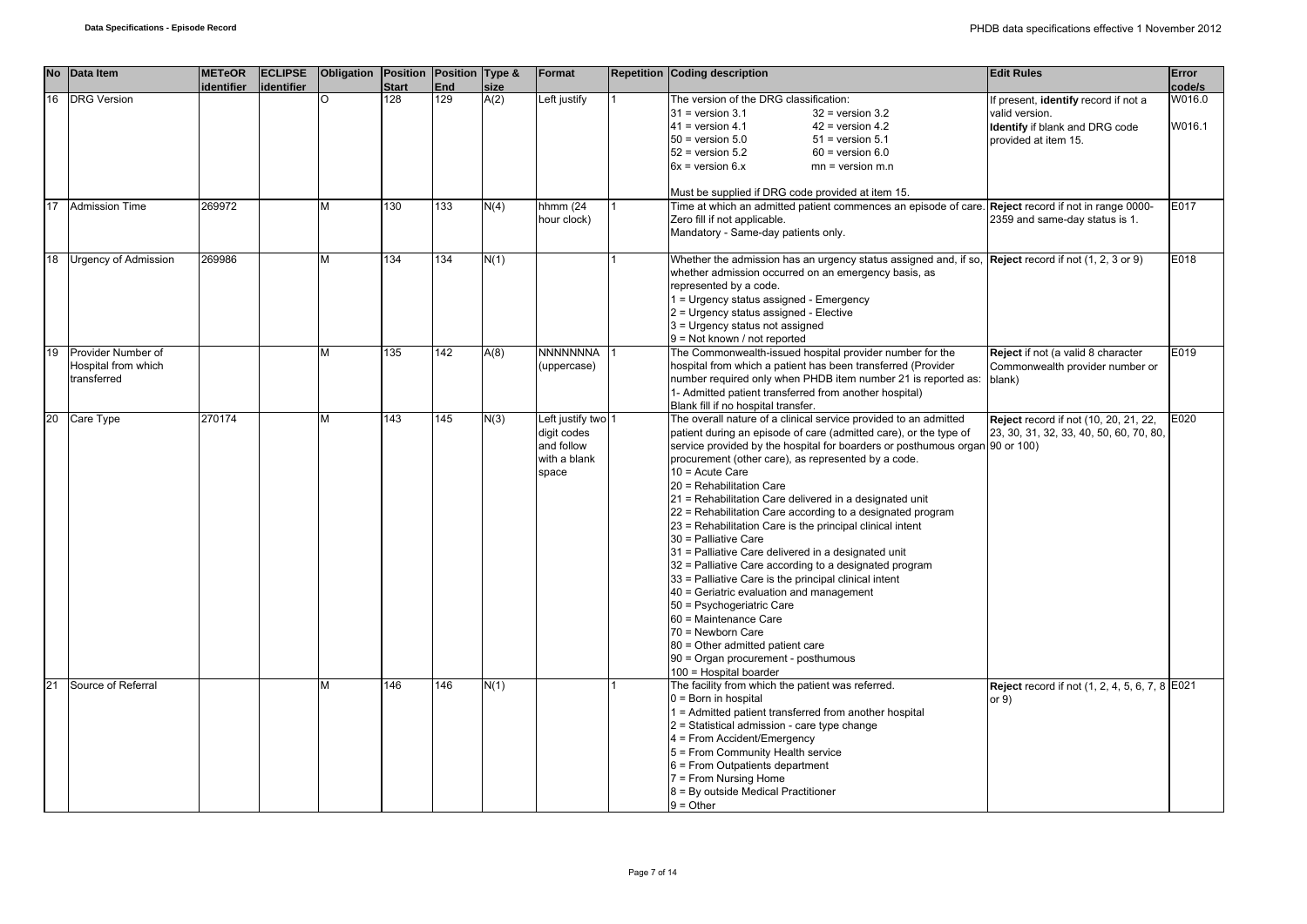| <b>No</b> | Data Item                                        | <b>METeOR</b><br>identifier | <b>ECLIPSE</b><br>lidentifier | Obligation | Position Position Type &<br><b>Start</b> | <b>End</b> | size | Format | <b>Repetition Coding description</b>                                                                                                                                                                                                                                                                                                                                                                                                                                                                                                                 | <b>Edit Rules</b>                                           | Error<br>code/s |
|-----------|--------------------------------------------------|-----------------------------|-------------------------------|------------|------------------------------------------|------------|------|--------|------------------------------------------------------------------------------------------------------------------------------------------------------------------------------------------------------------------------------------------------------------------------------------------------------------------------------------------------------------------------------------------------------------------------------------------------------------------------------------------------------------------------------------------------------|-------------------------------------------------------------|-----------------|
| 22        | Discharge Intention on<br>Admission              |                             |                               | $\Omega$   | 147                                      | 147        | N(1) |        | The intended mode of separation at time of admission:<br>$1 =$ Discharge to an(other) acute hospital<br>$2$ = Discharge to a nursing home<br>3 = Discharge to a psychiatric hospital<br>4 = Discharge to palliative care unit/hospice<br>5 = Discharge to other health care accommodation<br>$8 = To pass away$<br>$9$ = Discharge to usual residence                                                                                                                                                                                                | If present, identify if not (1, 2, 3, 4, 5, W022<br>8 or 9) |                 |
| 23        | Inter-hospital contracted<br>patient             | 270409                      |                               | М          | 148                                      | 148        | N(1) |        | An episode of care for an admitted patient whose treatment and/or Reject record if not (1, 2, 3 or 9)<br>care is provided under an arrangement between a hospital<br>purchaser of hospital care (contracting hospital) and a provider of<br>an admitted service (contracted hospital), and for which the activity<br>is recorded by both hospitals, as represented by a code.<br>1 = Inter-Hospital contracted patient from public sector<br>2 = Inter-Hospital contracted patient from private sector<br>$3$ = Not contracted<br>$9 = Not Reported$ |                                                             | E023            |
| 24        | Mental Health Legal<br><b>Status</b>             | 270351                      |                               | м          | 149                                      | 149        | N(1) |        | Whether a person is treated on an involuntary basis under the<br>relevant state or territory mental health legislation, at any time<br>during an episode of admitted patient care, an episode of<br>residential care or treatment of a patient/client by a community<br>based service during a reporting period, as represented by a code.<br>$1 =$ Involuntary patient<br>2 = Voluntary patient<br>3 = Not permitted to be reported under the laws of a State or<br>Territory<br>$8 = Not applicable$                                               | Reject record if not (1, 2, 3 or 8)                         | E024            |
| 25        | <b>Palliative Care Status</b>                    |                             |                               | М          | 150                                      | 150        | N(1) |        | An indicator of whether the episode involved palliative care.<br>1 = Patient required palliative care during episode<br>2 = No palliative care required during episode<br>This item is required because some States do not statistically<br>discharge to palliative care<br>Zero fill if not applicable.<br>*refer to guide for use                                                                                                                                                                                                                  | <b>Identify</b> record if not (1 or 2).                     | W025            |
| 26        | Re-admission within 28<br>Days                   |                             |                               | М          | 151                                      | 151        | N(1) |        | An indicator of the re-admission of a patient to hospital within 28<br>days of previous discharge for treatment of a similar or related<br>condition.<br>1 = Unplanned re-admission and patient previously treated at this<br>hospital<br>2 = Unplanned re-admission and patient previously treated at<br>another hospital<br>3 = Planned re-admission from this or another hospital<br>$8$ = Not applicable/not known<br>Note: do not include transfers from another hospital as re-<br>admissions                                                  | Reject record if not (1, 2, 3 or 8)                         | E026            |
| 27        | <b>Unplanned Theatre Visit</b><br>during Episode |                             |                               | М          | 152                                      | 152        | N(1) |        | An indicator of whether the patient required a theatre visit which<br>was not anticipated or planned at the time of admission:<br>$1 =$ Unplanned theatre visit<br>$2$ = No unplanned theatre visit                                                                                                                                                                                                                                                                                                                                                  | Reject record if not (1 or 2)                               | E027            |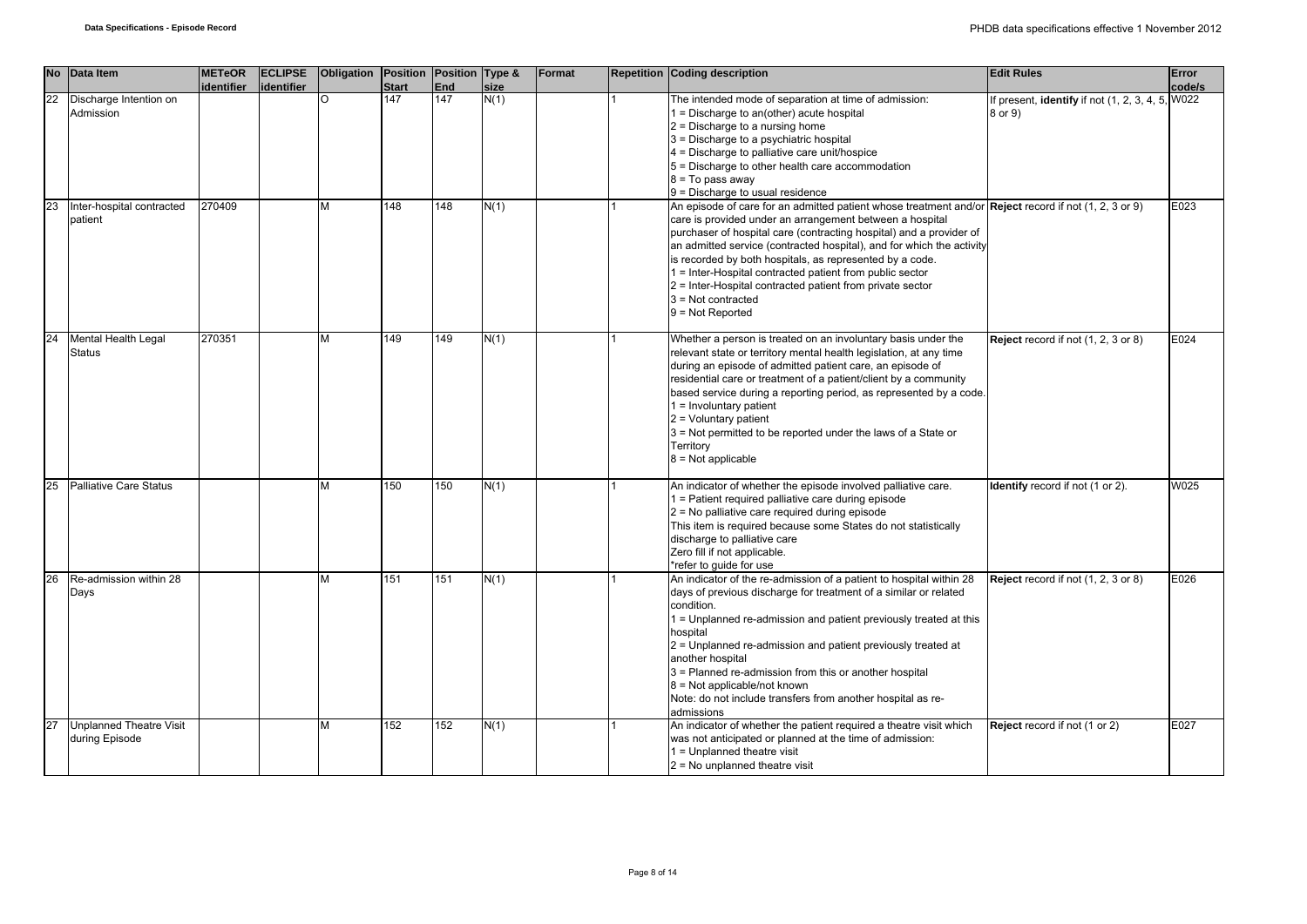|    | No Data Item                                           | <b>METeOR</b><br>identifier | <b>ECLIPSE</b><br>identifier | Obligation Position Position Type & | <b>Start</b> | <b>End</b> | size | Format                                                                                                  | <b>Repetition Coding description</b>                                                                                                                                                                                                                                                                                                                                                                                                                                                                                                                                                                                                                                                                                                                                                                                   | <b>Edit Rules</b>                                                                                                   | Error<br>code/s          |
|----|--------------------------------------------------------|-----------------------------|------------------------------|-------------------------------------|--------------|------------|------|---------------------------------------------------------------------------------------------------------|------------------------------------------------------------------------------------------------------------------------------------------------------------------------------------------------------------------------------------------------------------------------------------------------------------------------------------------------------------------------------------------------------------------------------------------------------------------------------------------------------------------------------------------------------------------------------------------------------------------------------------------------------------------------------------------------------------------------------------------------------------------------------------------------------------------------|---------------------------------------------------------------------------------------------------------------------|--------------------------|
| 28 | Infant weight, neonate,<br>stillborn                   | 269938                      |                              | M                                   | 153          | 156        | N(4) | Right justify<br>Zero prefix                                                                            | The first weight, in grams, of the live-born or stillborn baby<br>obtained after birth, or the weight of the neonate or infant on the<br>date admitted if this is different from the date of birth.<br>Weight on the date the infant is admitted should be recorded if the days<br>weight is less than or equal to 9000g and age is less than 365<br>days. An entry of 0000 means the patient's age >= 365 days or<br>weight was > 9000 grams.<br>refer to guide for use.                                                                                                                                                                                                                                                                                                                                              | Reject record if not numeric.<br>Identify if weight >9000g.<br><b>Identify</b> if weight $> 0$ and age $>365$       | E028<br>W028.0<br>W028.1 |
|    | Hours of Mechanical<br>Ventilation                     |                             |                              | M                                   | 157          | 160        | N(4) | <b>Right justify</b><br>Zero prefix                                                                     | The total number of hours (rounded) for which the patient received Reject record if not numeric<br>mechanical ventilation in ICU. NICU, PICU or combined ICU/CCU<br>during the episode.<br>Zero fill if not applicable.                                                                                                                                                                                                                                                                                                                                                                                                                                                                                                                                                                                                |                                                                                                                     | E029                     |
| 30 | Mode of Separation                                     | 270094                      |                              | M                                   | 161          | 162        | N(2) | Left justify and 1<br>follow with<br>space<br>(may also<br>submit in old<br>format with<br>zero prefix) | Status at separation of person (discharge/transfer/death) and<br>place to which person is released, as represented by a code.<br>$1 =$ discharge/transfer to an(other) acute hospital<br>$2$ = discharge/transfer to a residential aged care service, unless<br>this is the usual place of residence<br>3 = discharge/transfer to an(other) psychiatric hospital<br>4 = discharge/transfer to other health care accommodation<br>(includes mothercraft hospitals)<br>$5 =$ statistical discharge— type change<br>$6$ = left against medical advice/discharge at own risk<br>7 = statistical discharge from leave<br>$8 =$ died<br>$9$ = other (includes discharge to usual residence, own<br>accommodation or welfare institution (includes prisons, hostels<br>and group homes providing primarily welfare services)) | Reject record if not (01, 02, 03, 04,<br>05, 06, 07, 08, 09 or 1, 2, 3, 4, 5, 6,<br>7, 8 or 9).                     | E030                     |
| 31 | Separation Time                                        | 270026                      |                              | M                                   | 163          | 166        | N(4) | hhmm $(24)$<br>hour clock)                                                                              | Time at which an admitted patient completes an episode of care.<br>Mandatory - Same-day patients only.                                                                                                                                                                                                                                                                                                                                                                                                                                                                                                                                                                                                                                                                                                                 | Reject record if not in range 0000-<br>2359 and same-day status is 1.                                               | E031                     |
| 32 | <b>Total Leave Days</b>                                | 270251                      |                              | M                                   | 167          | 170        | N(4) | Right justify<br>Zero prefix                                                                            | Sum of the length of leave (date returned from leave minus date<br>went on leave) for all periods within the hospital stay.<br>Zero fill if not applicable.                                                                                                                                                                                                                                                                                                                                                                                                                                                                                                                                                                                                                                                            | Reject record if not numeric                                                                                        | E032                     |
| 33 | Provider Number of<br>Hospital to which<br>transferred |                             |                              | M                                   | 171          | 178        | A(8) | NNNNNNNA<br>(uppercase)                                                                                 | The Commonwealth-issued hospital provider number for the<br>hospital to which a patient has been transferred (Provider number<br>required only when PHDB item number 30 is reported as:<br>1 = Discharge/transfer to an(other) acute hospital, or<br>3 = Discharge/transfer to a(nother) psychiatric hospital or<br>4 = Discharge/transfer to another health care accommodation<br>(includes mothercraft hospitals)).<br>Blank fill if no hospital transfer.                                                                                                                                                                                                                                                                                                                                                           | Reject if not (a valid 8 character<br>Commonwealth provider number or<br>blank)                                     | E033                     |
| 34 | Non-Certified Days of Stay                             |                             |                              | M                                   | 179          | 182        | N(4) | Right justify<br>Zero prefix                                                                            | The number of days spent in the hospital, without certification, that Reject record if not numeric.<br>exceeded 35 days.<br>Zero fill if not applicable.                                                                                                                                                                                                                                                                                                                                                                                                                                                                                                                                                                                                                                                               |                                                                                                                     | E034                     |
| 35 | Number of days of hospital 270305<br>in-the-home care  |                             |                              | M                                   | 183          | 186        | N(4) | Right justify<br>Zero prefix                                                                            | The number of hospital-in-the-home days occurring within an<br>episode of care for an admitted patient.<br>Calculate with reference to the date of admission, date of<br>separation, leave days and any date(s) of change between<br>hospital and hospital-in-the-home accommodation.<br>Zero fill if not applicable.<br>* refer to definitions                                                                                                                                                                                                                                                                                                                                                                                                                                                                        | Reject record if not numeric.<br><b>Identify</b> if item not = (HITH<br>Completed date - HITH<br>Commencement Date) | E035<br>W035             |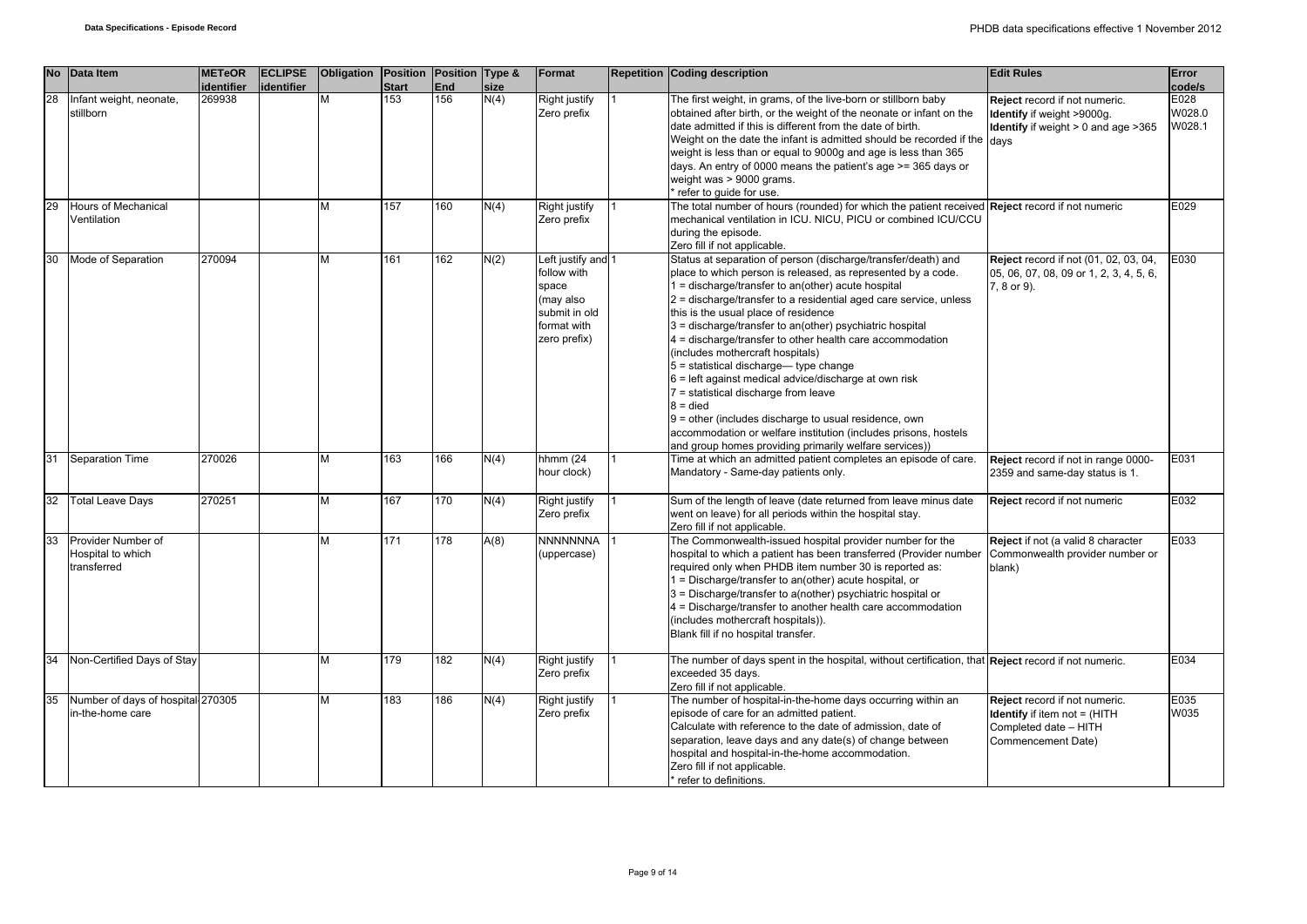|    | No Data Item                | <b>METeOR</b><br>identifier | <b>ECLIPSE</b><br>identifier | Obligation Position Position Type & | <b>Start</b> | <b>End</b> | size | Format                                                                          |    | <b>Repetition Coding description</b>                                                                                                                                                                                                                                                                                                                                                                                                                                                                                                                                                                                                                                                                                                                                                                                                                                                                                                                                                   | <b>Edit Rules</b>                                                                                                                                                                                                     | Error<br>code/s |
|----|-----------------------------|-----------------------------|------------------------------|-------------------------------------|--------------|------------|------|---------------------------------------------------------------------------------|----|----------------------------------------------------------------------------------------------------------------------------------------------------------------------------------------------------------------------------------------------------------------------------------------------------------------------------------------------------------------------------------------------------------------------------------------------------------------------------------------------------------------------------------------------------------------------------------------------------------------------------------------------------------------------------------------------------------------------------------------------------------------------------------------------------------------------------------------------------------------------------------------------------------------------------------------------------------------------------------------|-----------------------------------------------------------------------------------------------------------------------------------------------------------------------------------------------------------------------|-----------------|
| 36 | <b>Principal Diagnosis</b>  | 391326                      |                              | M                                   | 187          | 192        | A(6) | <b>NANNNN</b><br>Left justify<br>Strip hyphen,<br>dots &<br>morphology<br>codes |    | Each entry should consist of:<br>one (1) digit that represents the Condition Onset Flag code<br>five (5) alphanumeric characters that represent the principal<br>diagnosis code<br>Condition Onset Flag - A qualifier for each coded diagnosis to<br>indicate the onset of the condition relative to the beginning of the<br>episode of care, as represented by a code.<br>1 = condition with onset during the episode of admitted patient<br>care<br>2 = condition not noted as arising during the episode of admitted<br>patient care<br>$9 = not reported$<br>Principal Diagnosis - The diagnosis established after study to be<br>chiefly responsible for occasioning an episode of admitted patient<br>care, an episode of residential care or an attendance at the health<br>care establishment, as represented by a code.<br>The principal diagnosis should be reported in the most current<br>version of ICD-10-AM and selected according to the National<br>Coding Standards. | Reject record if not a vaild ICD-10-<br>AM principal diagnosis code<br><b>Identify</b> if Care Type = $(20, 21, 22)$ or W036.1<br>23) and not Z50.?<br><b>Identify</b> if Care Type = 60 and not<br>(Z74.2 or Z75.?). | E036<br>W036.2  |
| 37 | <b>Additional Diagnosis</b> | 391322                      |                              | M                                   | 193          | 486        | A(6) | <b>NANNNN</b><br>Left justify<br>Strip hyphen,<br>dots &<br>morphology<br>codes | 49 | Each entry should consist of:<br>one (1) digit that represents the Condition Onset Flag code<br>five (5) alphanumeric characters that represent the additional<br>diagnosis code<br>Condition Onset Flag - A qualifier for each coded diagnosis to<br>indicate the onset of the condition relative to the beginning of the<br>episode of care, as represented by a code.<br>1 = condition with onset during the episode of admitted patient<br>care<br>2 = condition not noted as arising during the episode of admitted<br>patient care<br>$9 = not reported$<br>Additional diagnosis - A condition or complaint either coexisting<br>with the principal diagnosis or arising during the episode of<br>admitted patient care, episode of residential care or attendance at<br>a health care establishment, as represented by a code.<br>Blank means no additional diagnosis codes (or not 49 repetitions).                                                                            | Reject if not (a valid ICD-10-AM<br>code or blank)<br><b>Identify</b> if the same as 'Principal<br>Diagnosis Code'                                                                                                    | E037<br>W037    |
| 38 | Procedure                   | 391349                      |                              | M                                   | 487          | 836        | A(7) | <b>NNNNNNN</b><br>Left justify<br>Strip hyphen                                  | 50 | A clinical intervention represented by a code that:<br>is surgical in nature, and/or<br>carries a procedural risk, and/or<br>carries an anaesthetic risk, and/or<br>requires specialised training, and/or<br>requires special facilities or equipment only available in an acute<br>care setting.<br>Blank means no ICD-10-AM procedure codes (or not 50<br>repetitions)                                                                                                                                                                                                                                                                                                                                                                                                                                                                                                                                                                                                               | Reject if not (a valid ICD-10-AM<br>code or blank)                                                                                                                                                                    | E038            |
| 39 | Same-day Status             |                             |                              | M                                   | 837          | 837        | N(1) |                                                                                 |    | An indicator of whether the patient was admitted to the facility for<br>an overnight stay.<br>$0 =$ patient with a valid arrangement allowing overnight stay for<br>procedure normally performed on a same-day basis.<br>$1 = same-day patient$<br>$2$ = overnight patient (other than type 0 above)                                                                                                                                                                                                                                                                                                                                                                                                                                                                                                                                                                                                                                                                                   | Reject record if not (0, 1 or 2)                                                                                                                                                                                      | E039            |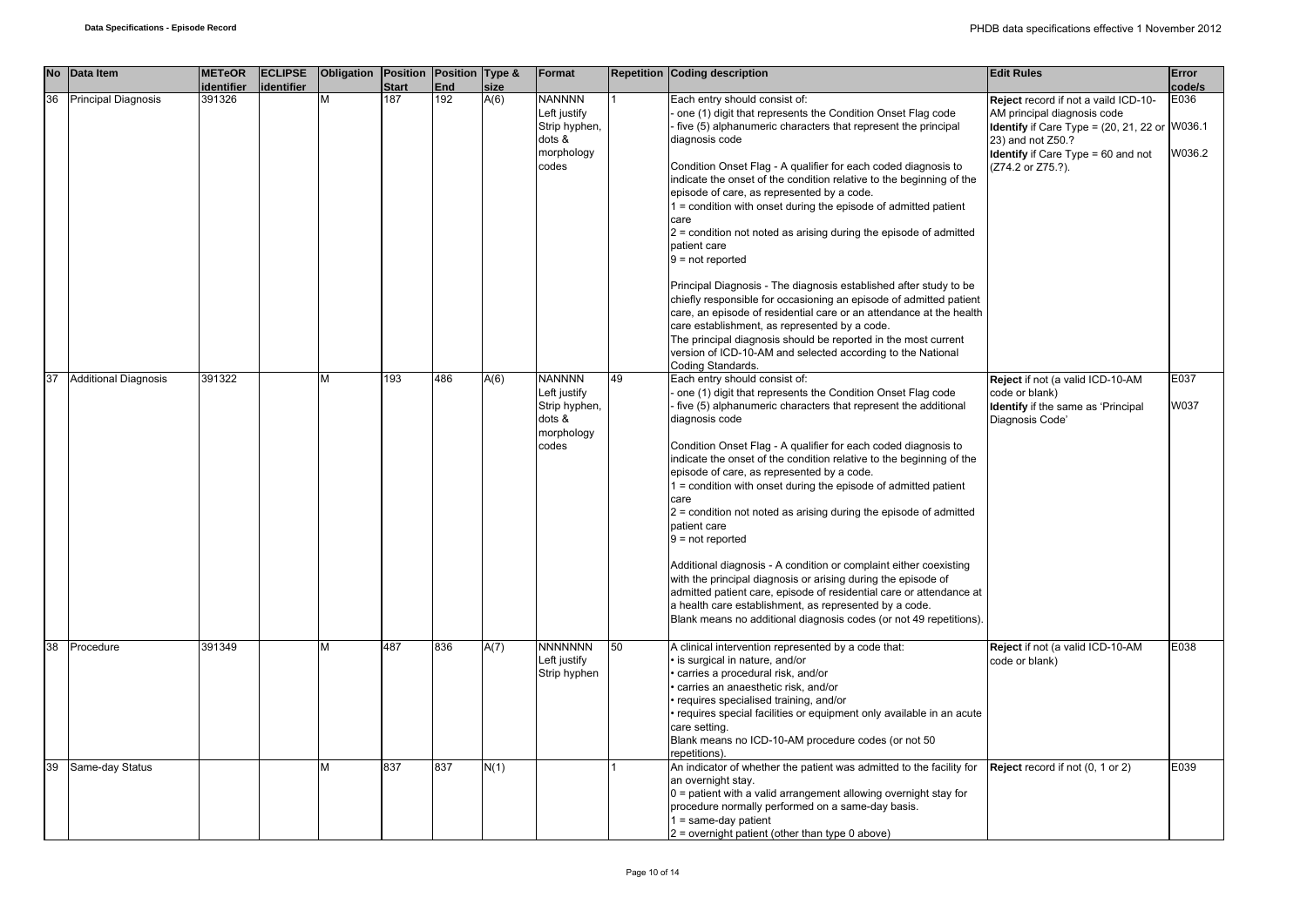|    | No Data Item                         | <b>METeOR</b><br>identifier | <b>ECLIPSE</b><br>identifier | Obligation Position Position Type & | <b>Start</b> | End  | size  | Format                                                                                  | <b>Repetition Coding description</b>                                                                                                                                                                                                                                                                                                                                                                                                 | <b>Edit Rules</b>                                                                                                                              | Error<br>code/s  |
|----|--------------------------------------|-----------------------------|------------------------------|-------------------------------------|--------------|------|-------|-----------------------------------------------------------------------------------------|--------------------------------------------------------------------------------------------------------------------------------------------------------------------------------------------------------------------------------------------------------------------------------------------------------------------------------------------------------------------------------------------------------------------------------------|------------------------------------------------------------------------------------------------------------------------------------------------|------------------|
| 40 | Principal MBS Item<br>Number         |                             |                              |                                     | 838          | 851  | A(14) | Left justify                                                                            | A valid Medical Benefits Schedule item according to the relevant<br>MBS Schedule valid for the MBS date (Item 41).<br>Blank means there was no applicable MBS item.                                                                                                                                                                                                                                                                  | If present, reject record if not a valid<br>MBS item from the relevant MBS<br>Schedule valid for the service date<br>$($ ltem 41)              | E040             |
| 41 | Principal MBS Date                   |                             |                              | М                                   | 852          | 859  | A(8)  | <b>DDMMYYYY</b>                                                                         | The date on which;<br>i) the principal MBS (item 40) was carried out<br>or<br>ii) (if item 40 is blank), the first Miscellaneous Service Code (item<br>53) was carried out.                                                                                                                                                                                                                                                          | If present, reject record if not in<br>format DDMMYYYY.<br><b>Reject</b> record if date is before<br>admission date or after discharge<br>date | E041.0<br>E041.1 |
|    |                                      |                             |                              |                                     |              |      |       |                                                                                         | Mandatory where item 40 populated.<br>*refer to quide for use                                                                                                                                                                                                                                                                                                                                                                        | Reject record if blank and item 40 is<br>populated                                                                                             | E041.2           |
| 42 | Minutes of operating<br>theatre time | 270350                      |                              | М                                   | 860          | 863  | N(4)  |                                                                                         | Total time, in minutes, spent by a patient in operating theatres<br>during current episode of hospitalisation.<br>Must be filled with 0000 if no time spent in operating theatre.<br>Should be populated if surgical ADA code provided in<br>Miscellaneous Service Code field (item 53).<br>Blank means there was no applicable MBS Item or ADA code.<br>Mandatory where item 40 or item 53 is populated.<br>*refer to quide for use | If present, reject record if not<br>numeric.<br>Identify if blank and item 40 or item<br>53 is populated                                       | E042<br>W042     |
| 43 | Secondary MBS Item<br>numbers        |                             |                              |                                     | 864          | 989  | A(14) | eft justify                                                                             | Additional MBS item numbers are all MBS items performed in<br>theatre/procedure room/angiography suite, which are not the<br>principal MBS code.<br>Blank means that there was no additional item or code (or not 9<br>repetitions).<br>*refer to quide for use                                                                                                                                                                      | Reject record if not (a valid MBS<br>item number from the relevant MBS<br>Schedule(s) current during the<br>episode or blank)                  | E043             |
| 44 | Accommodation Charge                 |                             |                              | м                                   | 990          | 998  | N(9)  | Right justify<br>Zero prefix<br>\$\$\$\$\$\$\$cc<br>(omit decimal<br>point)             | The gross amount charged for accommodation (include ex-gratia<br>and patient portion accommodation charges).<br>Zero fill if no amount charged.<br>*refer to guide for use                                                                                                                                                                                                                                                           | Reject record if not numeric                                                                                                                   | E044             |
| 45 | Theatre Charge                       |                             |                              | М                                   | 999          | 1007 | N(9)  | Right justify<br>Zero prefix<br>\$\$\$\$\$\$cc<br>(omit decimal<br>point)               | The gross amount charged for a theatre/procedure room/<br>angiography suite (include ex-gratia and patient portion theatre<br>charges).<br>Zero fill if no amount charged.<br>*refer to quide for use                                                                                                                                                                                                                                | Reject record if not numeric                                                                                                                   | E045             |
| 46 | Labour Ward Charge                   |                             |                              | М                                   | 1008         | 1016 | N(9)  | Right justify<br>Zero prefix<br>\$\$\$\$\$\$\$cc<br>(omit decimal<br>ooint)             | The gross amount charged for labour ward (include ex-gratia and<br>patient portion labour ward charges).<br>Zero fill if no amount charged.                                                                                                                                                                                                                                                                                          | Reject record if not numeric                                                                                                                   | E046             |
| 47 | Intensive Care Unit<br>Charge        |                             |                              | M                                   | 1017         | 1025 | N(9)  | Right justify<br>Zero prefix<br>\$\$\$\$\$\$\$cc<br>(omit decimal<br>point)             | The gross amount charged for ICU (include ex-gratia and patient<br>portion ICU charges).<br>Zero fill if no amount charged.<br>*refer to guide for use                                                                                                                                                                                                                                                                               | Reject record if not numeric                                                                                                                   | E047             |
| 48 | Prosthesis Charge                    |                             |                              | м                                   | 1026         | 1034 | N(9)  | Right justify<br>Zero prefix<br>\$\$\$\$\$\$ <sub>\$cc</sub><br>(omit decimal<br>point) | The gross maximum amount charged for prosthesis (include ex-<br>gratia prosthesis charges, handling fee and patient portion),<br>Zero fill if no amount charged.                                                                                                                                                                                                                                                                     | Reject record if not numeric                                                                                                                   | E048             |
| 49 | <b>Pharmacy Charge</b>               |                             |                              | М                                   | 1035         | 1043 | N(9)  | Right justify<br>Zero prefix<br>\$\$\$\$\$\$\$cc<br>(omit decimal<br>point)             | The gross charge raised for pharmacy (include ex-gratia and<br>patient portion pharmacy charges, exclude discharge<br>medications).<br>Zero fill if no amount charged.                                                                                                                                                                                                                                                               | Reject record if not numeric                                                                                                                   | E049             |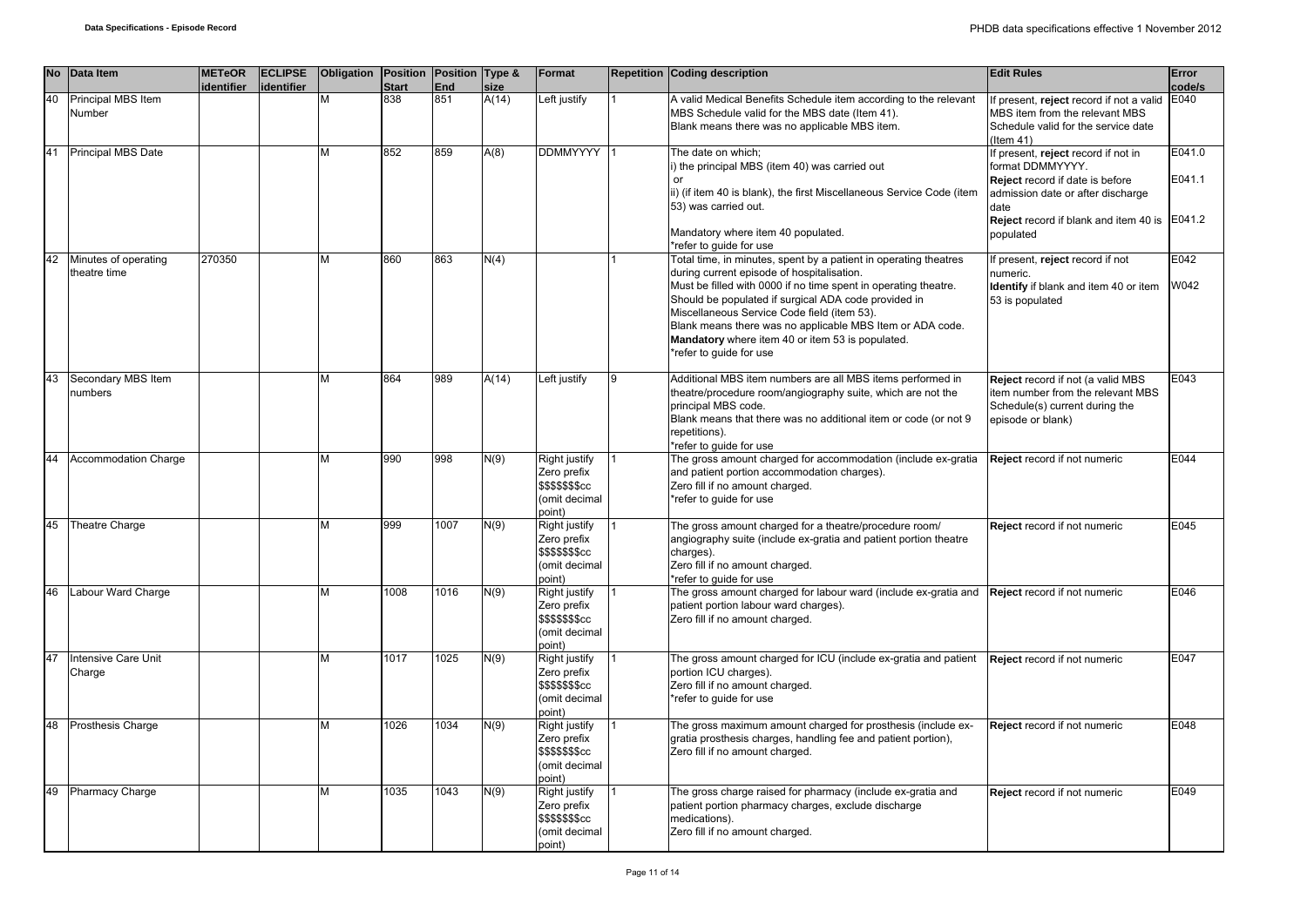|    | No Data Item                                          | <b>METeOR</b><br>identifier | <b>ECLIPSE</b><br>lidentifier | Obligation Position Position Type & | <b>Start</b> | End  | size  | Format                                                                      |    | <b>Repetition Coding description</b>                                                                                                                                                                                                                                                                                   | <b>Edit Rules</b>                                                                                                                                                      | Error<br>code/s  |
|----|-------------------------------------------------------|-----------------------------|-------------------------------|-------------------------------------|--------------|------|-------|-----------------------------------------------------------------------------|----|------------------------------------------------------------------------------------------------------------------------------------------------------------------------------------------------------------------------------------------------------------------------------------------------------------------------|------------------------------------------------------------------------------------------------------------------------------------------------------------------------|------------------|
| 50 | <b>Other Charges</b>                                  |                             |                               | M                                   | 1044         | 1052 | N(9)  | Right justify<br>Zero prefix<br>\$\$\$\$\$\$\$cc<br>(omit decimal<br>point) |    | The gross charge raised for any chargeable item which cannot be <b>Reject</b> record if not numeric<br>specifically categorised elsewhere (exclude ex-gratia charges,<br>television, phone calls, extra meals, FED, reversals or journal<br>adjustments).<br>Zero fill if no amount charged.<br>refer to guide for use |                                                                                                                                                                        | E050             |
| 51 | <b>Bundled Charges</b>                                |                             |                               | M                                   | 1053         | 1061 | N(9)  | Right justify<br>Zero prefix<br>\$\$\$\$\$\$\$cc<br>(omit decimal<br>point) |    | The gross bundled charge raised (include ex-gratia and patient<br>portion bundled charges).<br>Zero fill if no amount charged.<br>*refer to guide for use                                                                                                                                                              | Reject record if not numeric                                                                                                                                           | E051             |
| 52 | Medical Record Number                                 |                             |                               | M                                   | 1062         | 1081 | A(20) | Left justify                                                                |    | The Medical Record Number (or unit record number) that uniquely <b>Reject</b> record if blank<br>identifies the patient, regardless of the number of admissions they<br>have had to the facility.                                                                                                                      |                                                                                                                                                                        | E052             |
| 53 | Miscellaneous Service<br>Codes                        |                             |                               | M                                   | 1082         | 1191 | A(11) | Left justify                                                                | 10 | Any miscellaneous service codes (i.e. non MBS items or<br>Australian Dental Association codes) used for billing.<br>Up to 10 codes may be entered.<br>Blank means that there were no miscellaneous service codes or<br>not 10 repetitions.                                                                             |                                                                                                                                                                        |                  |
| 54 | Hospital-in-the-home care<br>Charges                  |                             |                               | M                                   | 1192         | 1200 | N(9)  | Right justify<br>Zero prefix<br>\$\$\$\$\$\$\$cc<br>(omit decimal<br>point) |    | The gross charge raised for hospital-in-the-home care service<br>(include ex-gratia and HITH patient portion charges).<br>Zero fill if no amount charged.                                                                                                                                                              | Reject record if not numeric                                                                                                                                           | E054             |
| 55 | <b>Special Care Nursery</b><br>Charges                |                             |                               | M                                   | 1201         | 1209 | N(9)  | Right justify<br>Zero prefix<br>\$\$\$\$\$\$\$cc<br>(omit decimal<br>point) |    | The gross charges raised for SCN (include ex-gratia and patient<br>portion SCN charges, exclude NICU charges).<br>Zero fill if no amount charged.<br>*refer to quide for use                                                                                                                                           | Reject record if not numeric                                                                                                                                           | E055             |
| 56 | Coronary Care Unit<br>Charges                         |                             |                               | M                                   | 1210         | 1218 | N(9)  | Right justify<br>Zero prefix<br>\$\$\$\$\$\$\$cc<br>(omit decimal<br>point) |    | The gross charge raised for CCU (include ex-gratia and patient<br>portion CCU charges).<br>Zero fill if no amount charged.<br>*refer to quide for use                                                                                                                                                                  | Reject record if not numeric                                                                                                                                           | E056             |
| 57 | Special Care Nursery<br>hours                         |                             |                               | O                                   | 1219         | 1222 | N(4)  | Right justify<br>Zero prefix                                                |    | The number of hours the patient spent in a SCN.<br>Zero fill if not applicable.<br>*refer to guide for use                                                                                                                                                                                                             | If present, identify record if not<br>numeric                                                                                                                          | W057             |
| 58 | Coronary Care Unit hours                              |                             |                               | $\circ$                             | 1223         | 1226 | N(4)  | Right justify<br>Zero prefix                                                |    | The number of hours the patient spent in a CCU.<br>Zero fill if not applicable.<br>*refer to quide for use                                                                                                                                                                                                             | If present, identify record if not<br>numeric                                                                                                                          | W058             |
| 59 | Special Care Nursery days                             |                             |                               | M                                   | 1227         | 1229 | N(3)  | <b>Right justify</b><br>Zero prefix                                         |    | The number of days the patient spent in a SCN.<br>Zero fill if not applicable.<br>*refer to quide for use                                                                                                                                                                                                              | Reject record if not numeric.<br>Reject record if not zero for day<br>facilities (public or private)                                                                   | E059.0<br>E059.1 |
| 60 | Coronary Care Unit days                               |                             |                               | M                                   | 1230         | 1232 | N(3)  | Right justify<br>Zero prefix                                                |    | The number of days the patient spent in a CCU.<br>Zero fill if not applicable.<br>*refer to guide for use                                                                                                                                                                                                              | Reject record if not numeric.<br>Reject record if not zero for day<br>facilities (public or private)                                                                   | E060.0<br>E060.1 |
| 61 | Number of Qualified Days 270033<br>for Newborns       |                             |                               | M                                   | 1233         | 1237 | N(5)  | <b>Right justify</b><br>Zero prefix                                         |    | The number of qualified newborn days occurring within a newborr<br>episode of care.<br>Zero fill if not applicable.<br>*refer to quide for use                                                                                                                                                                         | Reject record if not numeric.<br>Identify record if >0000 and (care<br>type not newborn care)                                                                          | E061<br>W061     |
| 62 | Hospital-in-the-home care<br><b>Commencement Date</b> |                             |                               | M                                   | 1238         | 1245 | A(8)  | DDMMYYYY                                                                    |    | Date on which an admitted patient commences an episode of<br>hospital-in-the-home care services.<br>Conditional item if HITH charge (item 54) > 0<br>Blank fill if not applicable.                                                                                                                                     | Reject record if item 54 is populated E062.0<br>and item is blank or not in format<br>DDMMYYYY.<br>Reject record if commencement date E062.1<br>> HITH completed date. |                  |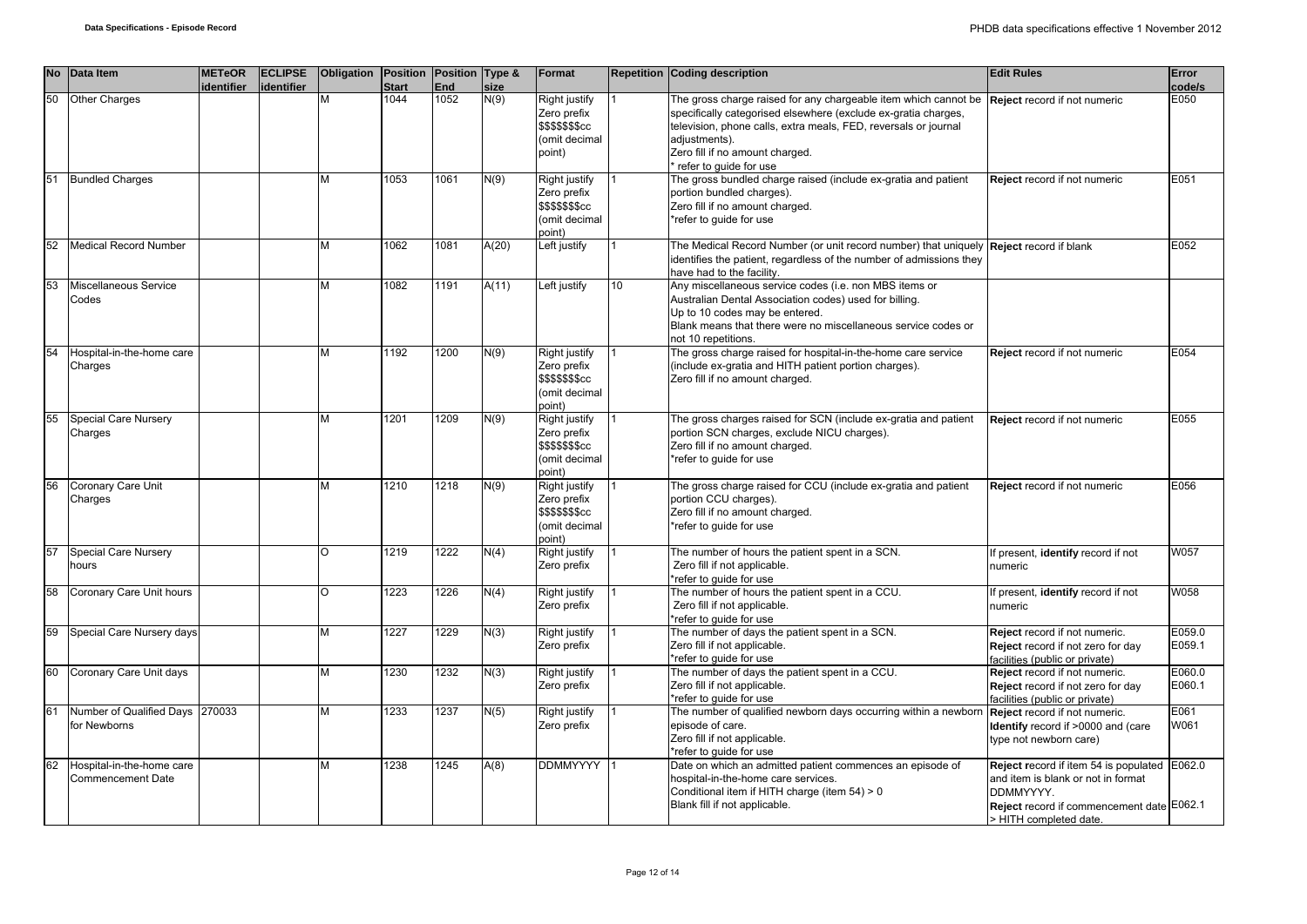|    | No Data Item                | <b>IMETeOR</b> | <b>IECLIPSE</b> | Obligation Position Position Type & |              |            |             | Format               | <b>Repetition Coding description</b>                                | <b>Edit Rules</b>                                    | Error  |
|----|-----------------------------|----------------|-----------------|-------------------------------------|--------------|------------|-------------|----------------------|---------------------------------------------------------------------|------------------------------------------------------|--------|
|    |                             | lidentifier    | lidentifier     |                                     | <b>Start</b> | <b>End</b> | <b>Size</b> |                      |                                                                     |                                                      | code/s |
| 63 | Hospital-in-the-home care   |                |                 |                                     | 1246         | 1253       | A(8)        | <b>DDMMYYYY</b>      | Date on which an admitted patient completes an episode of           | Reject record if item 54 is populated E063.0         |        |
|    | <b>Completed Date</b>       |                |                 |                                     |              |            |             |                      | hospital-in-the-home care services.                                 | and item is blank or not in format                   |        |
|    |                             |                |                 |                                     |              |            |             |                      | Conditional item if HITH charge (item 54) > 0.                      | DDMMYYYY.                                            |        |
|    |                             |                |                 |                                     |              |            |             |                      | Blank fill if not applicable.                                       | Reject record if completed date <                    | E063.1 |
|    |                             |                |                 |                                     |              |            |             |                      |                                                                     | HITH commencement date.                              |        |
| 64 | <b>Palliative Care Days</b> |                |                 |                                     | 1254         | 11257      | N(4)        | <b>Right justify</b> | The number of days a patient received palliative care during an     | <b>Reject</b> record if not numeric.                 | E065   |
|    |                             |                |                 |                                     |              |            |             | Zero prefix          | episode.                                                            | <b>Identify</b> record if 0 and palliative care W065 |        |
|    |                             |                |                 |                                     |              |            |             |                      | Where the entire episode is Palliative, provide the total length of | status (item $25$ ) = 1                              |        |
|    |                             |                |                 |                                     |              |            |             |                      | stay in days.                                                       |                                                      |        |
|    |                             |                |                 |                                     |              |            |             |                      | Zero fill if not applicable.                                        |                                                      |        |
|    |                             |                |                 |                                     |              |            |             |                      | *refer to quide for use                                             |                                                      |        |

**Total record length = 1257**